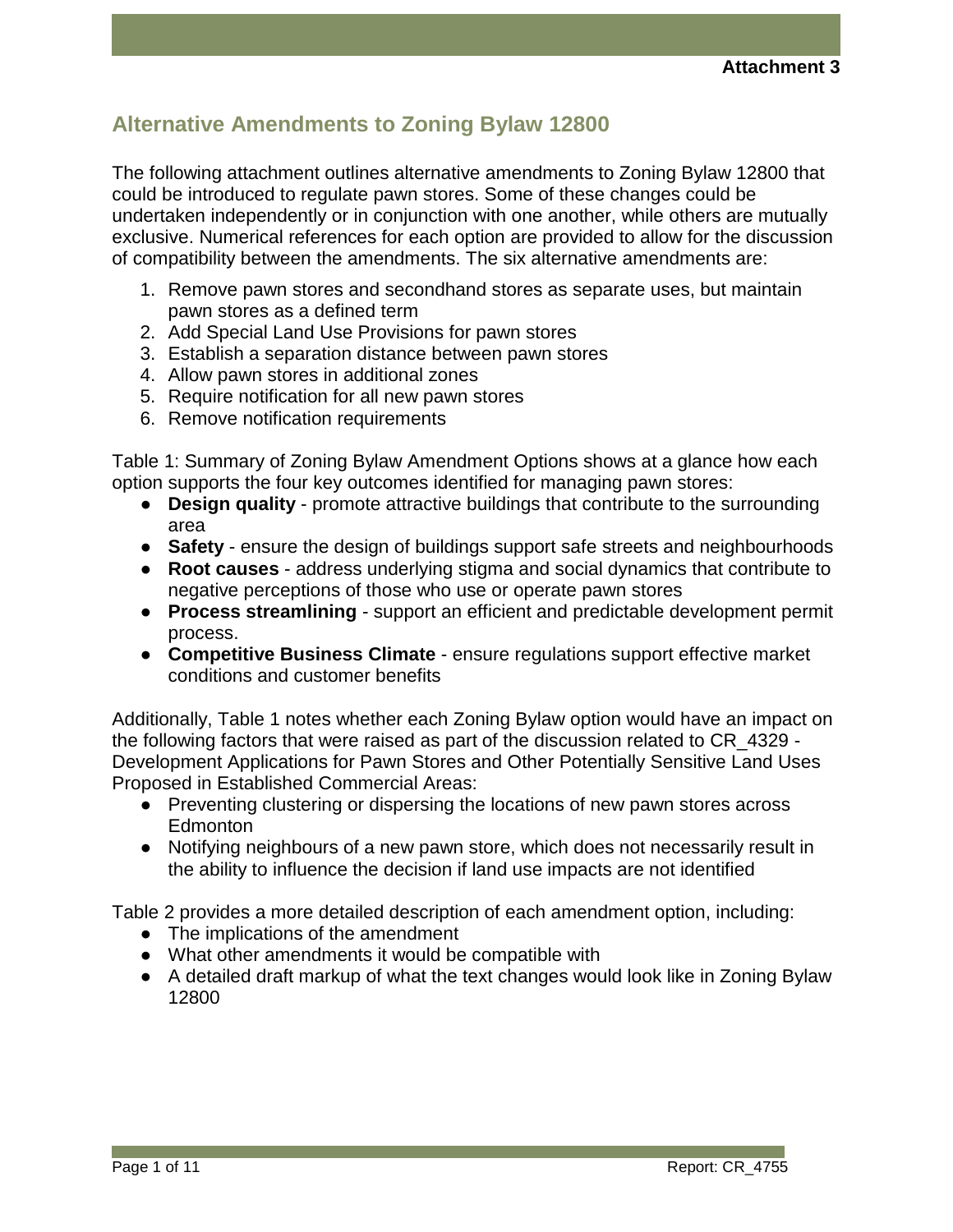

|                                                                    | <b>Approach to</b>         |                          |               | <b>Root Causes</b>                                       |                         | <b>Process</b><br>Stream-<br>lining | <b>Business</b><br><b>Competiti</b><br>veness | <b>Disperse</b><br><b>Locations</b> | <b>Neighbour</b><br><b>Notification</b> |
|--------------------------------------------------------------------|----------------------------|--------------------------|---------------|----------------------------------------------------------|-------------------------|-------------------------------------|-----------------------------------------------|-------------------------------------|-----------------------------------------|
| <b>Pawn Stores in</b><br>the Zoning<br><b>Bylaw</b>                |                            | <b>Design</b><br>Quality | <b>Safety</b> | <b>Mitigate</b><br><b>Causes</b><br>of<br><b>Poverty</b> | <b>Reduce</b><br>stigma |                                     |                                               |                                     |                                         |
| Approach<br><b>Bylaw</b><br>amendments<br>and other<br>initiatives | Recommended                | $\mathbf{I}$             | $\Box$        | П                                                        | $\Box$                  | $\overline{\phantom{a}}$            | П                                             | ◒                                   | $\circ$ *                               |
| 1. Defined term                                                    |                            |                          |               |                                                          | $\Box$                  | $\ominus$                           |                                               | $\ominus$                           |                                         |
| 2. Special Land<br><b>Use Provisions</b>                           |                            | $\Box$                   | $\Box$        |                                                          | $\Box$                  | $\Box$                              |                                               |                                     | $\Box$                                  |
| 3. Separation<br><b>Distance</b>                                   |                            | $\Box$                   | $\Box$        |                                                          | $\Box$                  | $\Box$                              | $\Box$                                        | $\ominus$                           |                                         |
| 4. List use in<br>more zones                                       |                            |                          |               |                                                          | $\bullet$               |                                     | $\Box$                                        | $\ominus$                           |                                         |
| 5. Add/keep<br>notification<br>reqs                                |                            |                          |               |                                                          | П                       | $\Box$                              | $\Box$                                        |                                     | $\Box$                                  |
| 6. Remove<br>notification<br>reqs                                  |                            |                          |               |                                                          | $\Box$                  | $\Box$                              | $\ominus$                                     |                                     | $\Rightarrow$                           |
| $\Box$                                                             | Achieves outcome           |                          |               |                                                          |                         |                                     |                                               |                                     |                                         |
| $\rightarrow$                                                      | Partially achieves outcome |                          |               |                                                          |                         |                                     |                                               |                                     |                                         |
| $\Box$                                                             | Does not achieve outcome   |                          |               |                                                          |                         |                                     |                                               |                                     |                                         |
| $\blacksquare$                                                     | Does not influence outcome |                          |               |                                                          |                         |                                     |                                               |                                     |                                         |

*\* Note: Pawn stores would follow standard notification processes of other commercial uses (i.e. notices sent out if the Use is discretionary, or if a variance is granted).*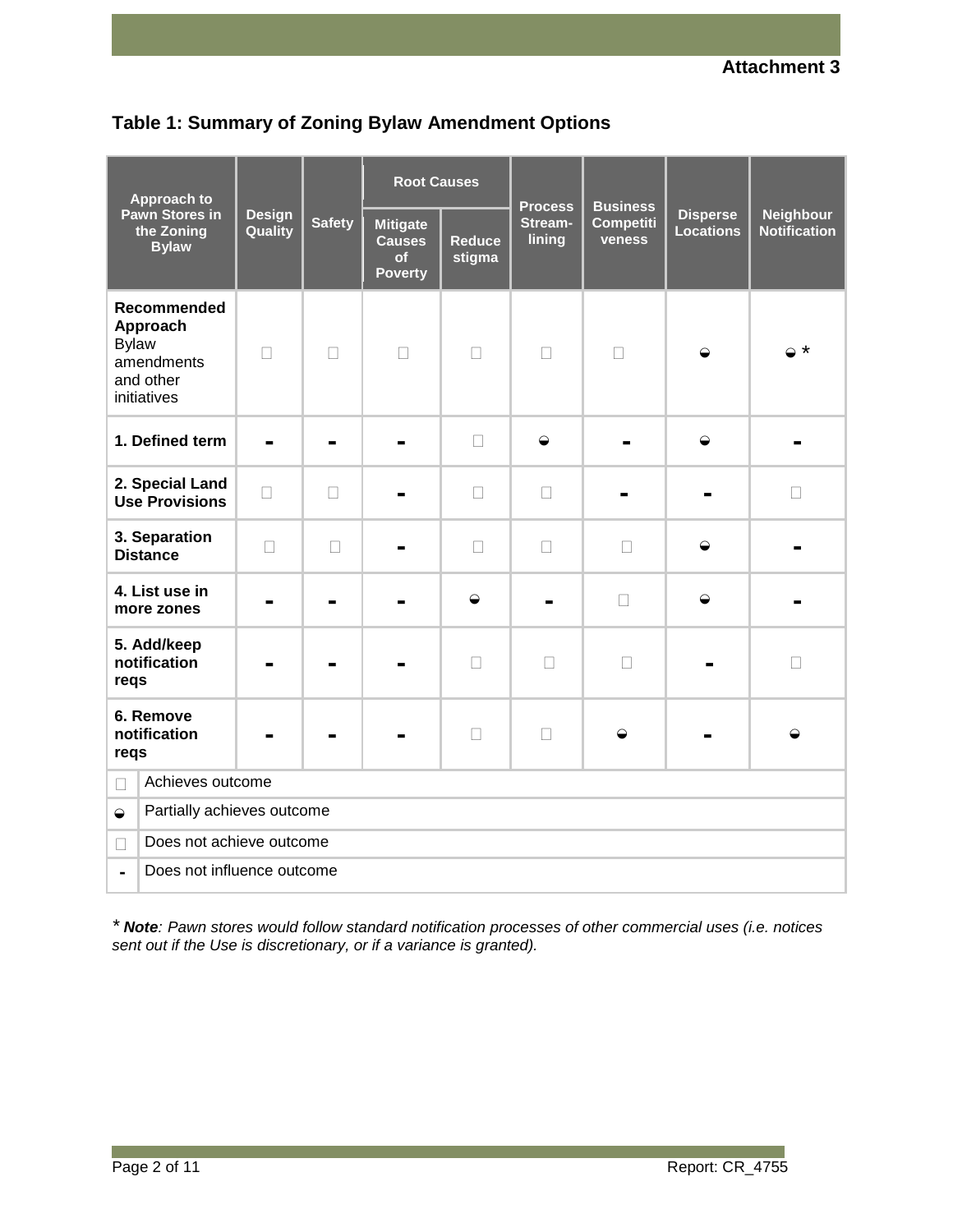### **Table 2: Detailed Zoning Bylaw Amendment Options**

Please note that text amendment options are written with the following format in Table 2:

- Black Font Existing Text in Zoning Bylaw 12800
- *Strikethrough:* Proposed deletion from Zoning Bylaw 12800
- Underline Proposed addition to Zoning Bylaw 12800

#### **1 REMOVE PAWN STORES AS A SEPARATE USE, BUT MAINTAIN PAWN STORES AS A DEFINED TERM**

This approach would remove pawn stores and secondhand stores as a defined use in Zoning Bylaw 12800. Administration has identified that pawn stores and secondhand stores generally fit within the definition of General Retail Stores and have similar characteristics and land use impacts to this use.

### **Implications**

- Would result in pawn stores and secondhand stores being considered General Retail Stores. Pawn stores and secondhand stores would be permitted or discretionary wherever General Retail is listed
- Maintaining pawn store as a defined term would provide the opportunity to set out special land use regulations for pawn stores
- Would not reduce stigma as pawn stores would continue to be treated differently to other similar uses
- Would provide more options for the location of pawn stores, which could reduce the number of pawn stores located in proximity to one another
- Reduces some level of complexity in Zoning Bylaw 12800 by removing two uses (pawn stores and secondhand stores), however permitting processes for pawn stores would not be simplified

### **Compatibility with other amendments:**

- Could be combined with amendment options 2, 3, 5 and 6
- Increases more opportunities for pawn stores in comparison to option 4, adding pawn stores as a use in new zones, as a defined term would no longer be a separate listed use

| <b>Text Amendment</b>                                                                                                                                                                                      | <b>Rationale</b>                                                                                                                                                          |
|------------------------------------------------------------------------------------------------------------------------------------------------------------------------------------------------------------|---------------------------------------------------------------------------------------------------------------------------------------------------------------------------|
| <b>6.1 General Definitions</b><br><b>Pawn Stores</b> means development used to provide secured<br>loans in exchange for goods offered as collateral, including the<br>sale and minor repair of such goods. | Pawn stores is added to the<br>general definitions, which<br>means it is not a separate<br>use but can still be<br>distinguished from other<br>general retail activities. |
| 7.4(24) General Retail Stores means development used for the<br>retail or consignment sale of new or used goods or                                                                                         | Updating the general retail<br>stores use capture pawn                                                                                                                    |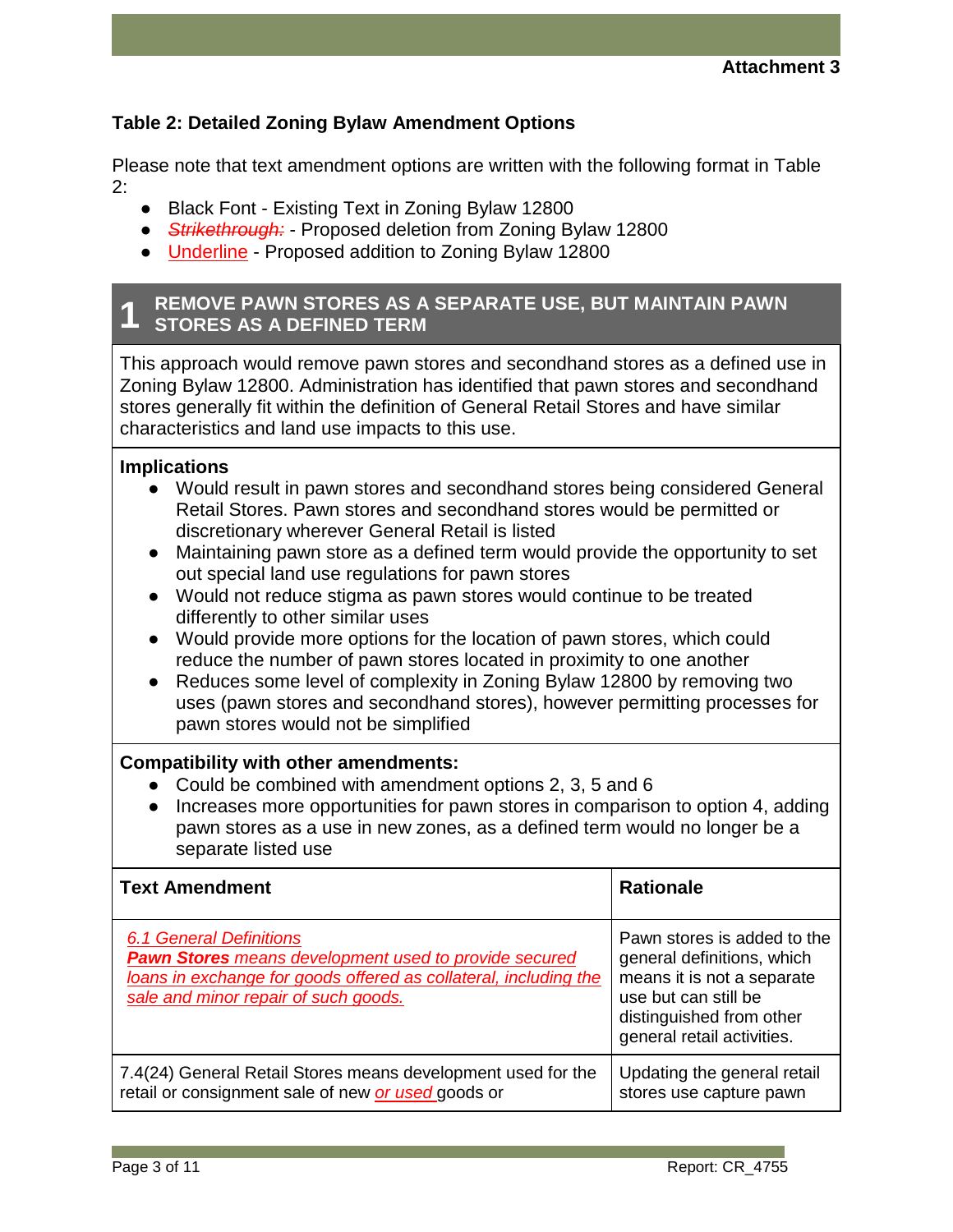| merchandise within an enclosed building, not including the sale<br>of gasoline, heavy agricultural and industrial equipment,<br>alcoholic beverages, or goods sold wholesale. <i>This Uses</i><br>includes Pawn Stores and secondhand stores. Accessory Uses<br>may include the assembly or repair of products sold on Site, or<br>minor public services such as postal services or pharmacies.<br>This Use does not include <i>the sale of construction and</i><br>industrial equipment and does not include Aircraft<br>Sales/Rentals, Automotive and Minor Recreation Vehicle<br>Sales/Rentals, Cannabis Retail Sales, Flea Market, Gas Bars,<br>Greenhouses, Plant Nurseries and Garden Centres, Pawn<br>Stores, Major Alcohol Sales, Minor Alcohol Sales, Major<br>Service Stations, Minor Service Stations, Secondhand Stores,<br>and Warehouse Sales. | store and secondhand<br>stores. As highlighted, the<br>only current distinction<br>between General Retail and<br>pawn store and<br>secondhand stores is the<br>sale of used goods |
|--------------------------------------------------------------------------------------------------------------------------------------------------------------------------------------------------------------------------------------------------------------------------------------------------------------------------------------------------------------------------------------------------------------------------------------------------------------------------------------------------------------------------------------------------------------------------------------------------------------------------------------------------------------------------------------------------------------------------------------------------------------------------------------------------------------------------------------------------------------|-----------------------------------------------------------------------------------------------------------------------------------------------------------------------------------|
| 7.4(42) Pawn Stores means development used to provide<br>secured loans in exchange for goods offered as collateral,<br>including the sale of such goods. This Use may also include<br>the minor repair of goods sold on-Site. Typical Uses include<br>the resale of clothing, jewelry, stereos, household goods and<br>musical instruments in pawn. This Use does not include the<br>sale of used vehicles, recreation craft or construction and<br>industrial equipment, and does not include Flea Markets or<br>Secondhand Stores.                                                                                                                                                                                                                                                                                                                         | Pawn stores would no<br>longer be a separate use<br>and would instead be<br>covered under General<br><b>Retail Stores.</b>                                                        |
| 7(48) Secondhand Stores means development used for the<br>retail or consignment sale of secondhand personal or<br>household goods, including the minor repair of goods sold on-<br>Site. Typical Uses include clothing, jewelry, book and antique<br>stores. This Use does not include the sale of used vehicles,<br>recreation craft or construction and industrial equipment, and<br>does not include Flea Markets or Pawn Stores.                                                                                                                                                                                                                                                                                                                                                                                                                         | Secondhand stores would<br>no longer be a separate use<br>and would instead be<br>covered under General<br><b>Retail Stores.</b>                                                  |
| <b>Remove Pawn Stores and Secondhand Stores from the</b><br>following zones:<br>910.12 (AED) - Arena & Entertainment District Zone<br>330 (CB1) Low Intensity Business Zone<br>340 (CB2) General Business Zone<br>370 (CB3) Commercial Mixed Business Zone<br>910.11 (UW) - URBAN WAREHOUSE ZONE<br>910.5 (CCA) Core Commercial Arts Zone<br>910.10 (RMU) Residential Mixed Use Zone<br>910.6 (CMU) Commercial Mixed Use Zone<br>910.7 (HA) Heritage Area Zone<br>910.9 (JAMSC) Jasper Avenue Main Street Commercial<br>Zone                                                                                                                                                                                                                                                                                                                                 | Removed from zones as<br>pawn stores and<br>secondhand stores would<br>not longer be listed uses.                                                                                 |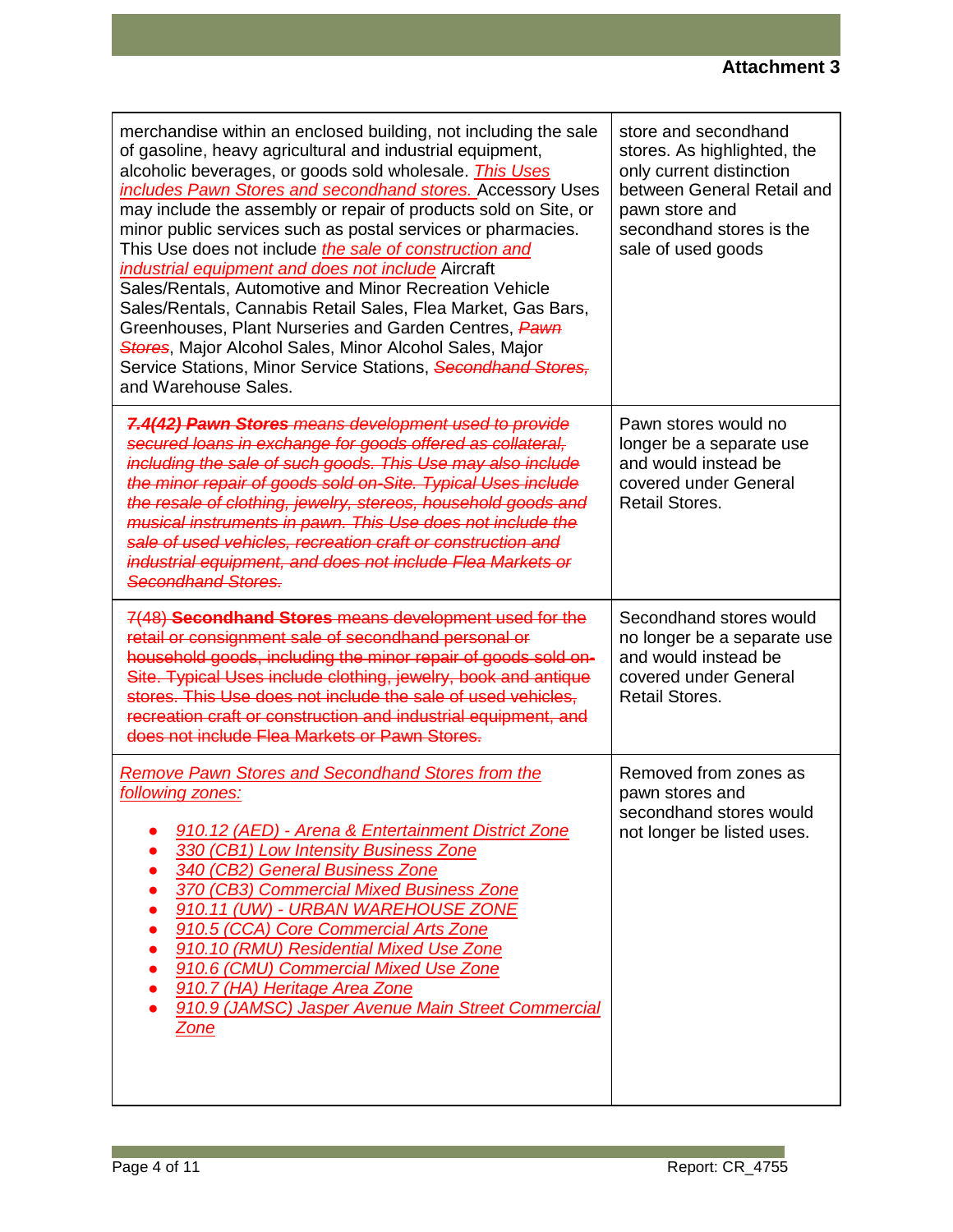# **2 ADD SPECIAL LAND USE PROVISIONS FOR PAWN STORES**

This approach would set out specific development regulations or information requirements for new pawn store applications. The special land use provisions could set out standards for high quality design and safety, including:

- Architectural regulations that enhance the built form on private property and improve pedestrian experience on adjacent walkways, as well as decorative elements to enhance the visual appearance of storefronts, and limitations on size and location of signs.
- The regulations would also include transparency at the ground floor to promote pedestrian interaction and increase a sense of safety. The provisions could also require a Crime Prevention Through Environmental Design audit.

### **Implications**

- Would duplicate design and safety regulations for pawn stores located with the Main Streets Overlay, but would require a higher degree of design for pawn stores than other commercial uses outside of the Main Streets Overlay area. Pawn stores outside the Main Streets Overlay would continue to be subject to Crime Prevention Through Environmental Design requirements in the Bylaw
- Meets the objective of improving the design quality and safety
- Would not reduce stigma as pawn stores would continue to be treated differently to other similar uses
- Would add complexity to Zoning Bylaw 12800 by adding addition regulations and creating redundancy in regulations for pawn stores located along main streets
- Create uncertainty for applicants and neighbours

### **Compatibility with other amendments:**

● Could be combined with amendment options 1, 3, 4, 5 and 6

| These special land use<br>91. Pawn Stores<br>provisions would ensure a<br>1. To improve architectural and visual interest, and the safety<br>high level of design for all<br>of the development, the following shall be required for any<br>pawn stores, regardless of<br><b>Pawn Store development:</b><br>the location of the pawn<br>the principal structure or commercial space occupied by<br>a.<br>store. These regulations<br>a Pawn Store shall incorporate all season design<br>are duplicated from the<br>techniques such as entrance features, varied roof<br>Main Streets Overlay.<br>design, canopies or landscaping;<br>the use of colour, functional, and decorative lighting to<br>b.<br>enhance the appearance of the building or commercial<br>space while minimizing light pollution during the winter<br>months in accordance with the minimum safety | <b>Text Amendment</b> | <b>Rationale</b> |
|---------------------------------------------------------------------------------------------------------------------------------------------------------------------------------------------------------------------------------------------------------------------------------------------------------------------------------------------------------------------------------------------------------------------------------------------------------------------------------------------------------------------------------------------------------------------------------------------------------------------------------------------------------------------------------------------------------------------------------------------------------------------------------------------------------------------------------------------------------------------------|-----------------------|------------------|
|                                                                                                                                                                                                                                                                                                                                                                                                                                                                                                                                                                                                                                                                                                                                                                                                                                                                           |                       |                  |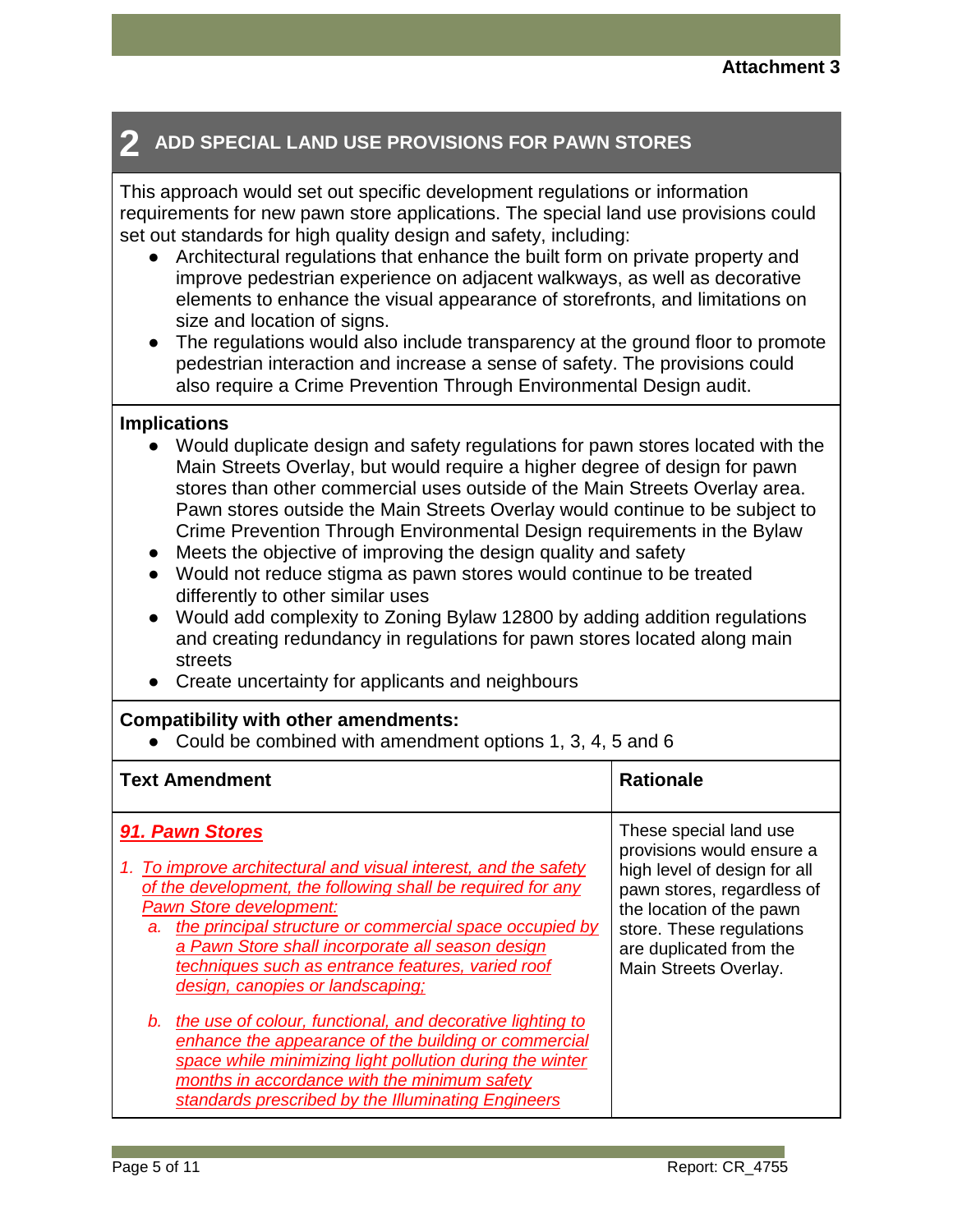|    | <b>Society of North America;</b>                                                                                                                                                                                                                                                                                                                                                                                                                                                                                                                                                                                                                                                           |  |
|----|--------------------------------------------------------------------------------------------------------------------------------------------------------------------------------------------------------------------------------------------------------------------------------------------------------------------------------------------------------------------------------------------------------------------------------------------------------------------------------------------------------------------------------------------------------------------------------------------------------------------------------------------------------------------------------------------|--|
| C. | all exposed building Facades of the commercial space<br>occupied by a Pawn Store shall have complementary<br>exterior finishing materials and shall wrap around the<br>sides of the building to provide a consistent profile<br>facing all public roadways;                                                                                                                                                                                                                                                                                                                                                                                                                                |  |
| d. | each Facade facing a public roadway, other than a<br>Lane, of the commercial space occupied by a Pawn<br>Store shall have a minimum of 70% clear, non-reflective<br>glazing on the exterior of the ground floor to promote<br>pedestrian interaction and safety;                                                                                                                                                                                                                                                                                                                                                                                                                           |  |
| e. | a maximum of 10% of the first Storey glazing may be<br>covered by Signs. The remainder of the glazing shall<br>remain free from obstruction;                                                                                                                                                                                                                                                                                                                                                                                                                                                                                                                                               |  |
| f. | notwithstanding where specified elsewhere in the Bylaw,<br>signage for the commercial space occupied by a Pawn<br>Store shall be limited to a single Fascia On-premises<br>Sign and one pedestrian-oriented, Projecting sign:                                                                                                                                                                                                                                                                                                                                                                                                                                                              |  |
|    | i.<br>No digital copy shall be permitted to be used on<br>the Fascia on-premises sign or the single<br><b>Projecting Sign;</b>                                                                                                                                                                                                                                                                                                                                                                                                                                                                                                                                                             |  |
|    | ii.<br>A Projecting Sign shall not exceed a total Sign<br>Area of 1 $m2$                                                                                                                                                                                                                                                                                                                                                                                                                                                                                                                                                                                                                   |  |
|    | iii.<br>Signage shall be designed and located so as to<br>ensure that it does not detract from the overall<br>appearance of the development and is not<br>obtrusive, having regard to the scale of the<br>building on the site and to the distance of the<br>building setback.                                                                                                                                                                                                                                                                                                                                                                                                             |  |
| a. | 2. The Development Officer shall determine whether a Crime<br><b>Prevention Through Environmental Design (CPTED) audit of</b><br>the business premises is required and may confer with the<br><b>Edmonton Police Service for their recommendation when</b><br>reviewing applications for Pawn Stores:<br>If the Development Officer deems a CPTED audit<br>necessary, the Development Officer may include<br>recommendations of the CPTED audit that, in the<br>Development Officer's opinion, have implications for<br>land use impacts including, but not limited to, exterior<br>illumination, landscaping, screening, signs, and access,<br>as condition(s) of the Development Permit. |  |
|    |                                                                                                                                                                                                                                                                                                                                                                                                                                                                                                                                                                                                                                                                                            |  |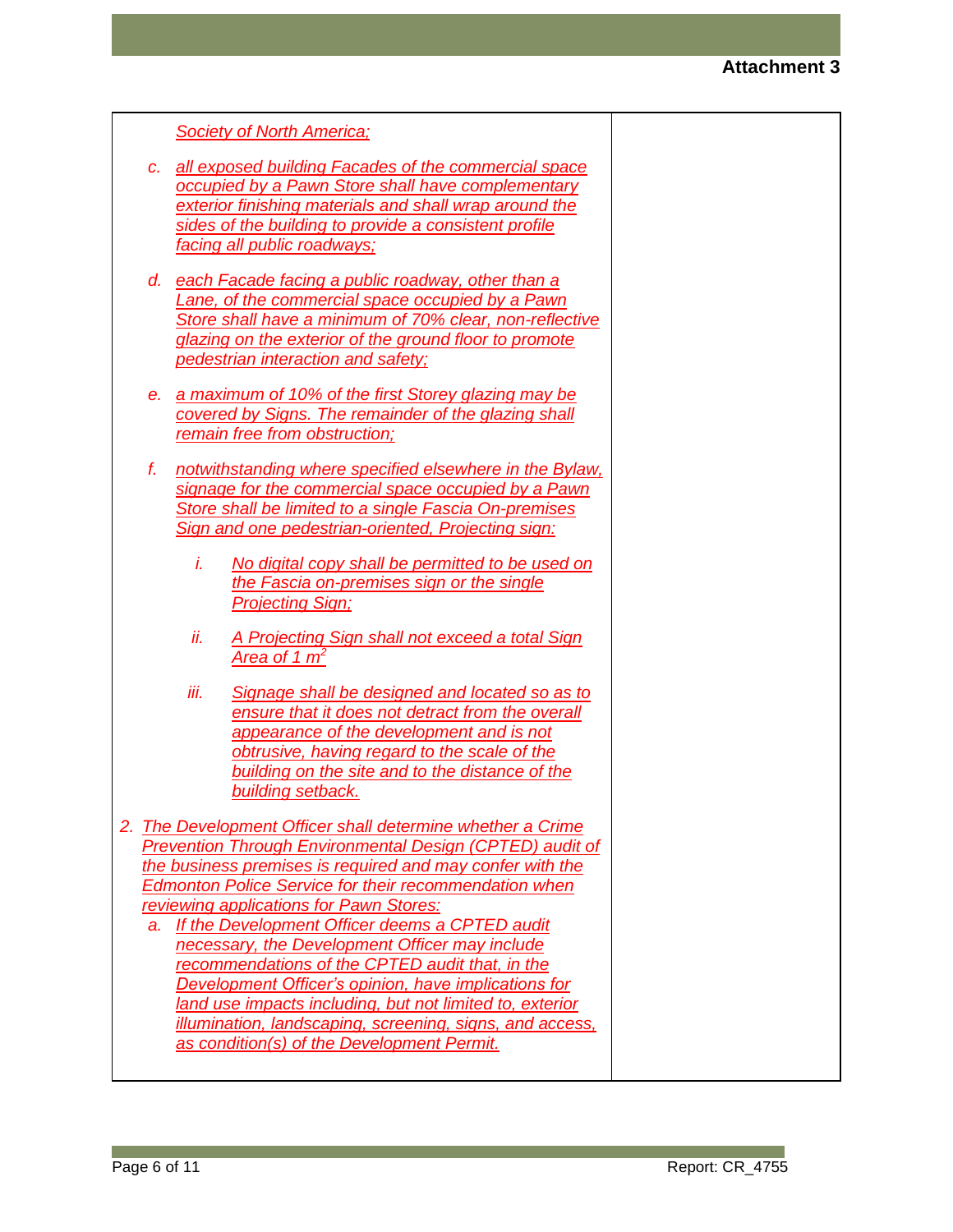# **3 ESTABLISH A SEPARATION DISTANCE BETWEEN PAWN STORES**

This approach would establish a minimum separation distances between pawn stores to prevent new pawn stores from locating near existing establishments. Administration was not able to identify any research to suggest a specific distance to recommend. Other jurisdictions require a variety of separation distances ranging from 160 metres in Saskatoon, 300 metres in Vancouver, and 400 metres in Calgary.

In reviewing pawn store applications in the past six years in Edmonton, only one of the seven applications was adjacent to an existing pawn store. The other six new pawn stores were between 700 metres and over a kilometres from another pawn store.

### **Implications**

- Existing pawn stores would not be subject to the separation distance and could continue to operate in proximity to other pawn stores
- Existing pawn stores in proximity to one another would become legally nonconforming uses, which can create incentives for the pawn stores to continue operating as they could lose the development opportunity if they ceased operation
- New pawn stores would not be able to locate in proximity to existing pawn stores, which would result in no new pawn stores opening in an area with an existing pawn store
- Could prevent other pawn store operators who may offer a higher level of service, quality, or other improvements associated with competition in the market from moving into an area and could result in empty storefronts that would otherwise be occupied by a pawn store
- Could reinforce stigma associated with pawn stores
- Would have start up administrative costs ranging from \$10,000 to \$30,000, based on cost estimates to develop separation distance maps that track the location and buffer for existing pawn stores
- Would result in a high application to administrative cost ratio based on the fact that there have been only five development permits applications for pawn stores issued in the last six years

### **Compatibility with other amendments:**

- Could be combined with amendment options 1, 2, 4, 5 and 6
- Recommend combining with option 4 to provide additional geographic areas for pawn stores to be located

| <b>Text Amendment</b>                                     | <b>Rationale</b>            |
|-----------------------------------------------------------|-----------------------------|
| 91. Pawn Stores                                           | Further discussion would be |
| 1. Any Pawn Stores Use shall not be located less than X m | required to identify an     |
| from any other Pawn Stores Use.                           | appropriate separation      |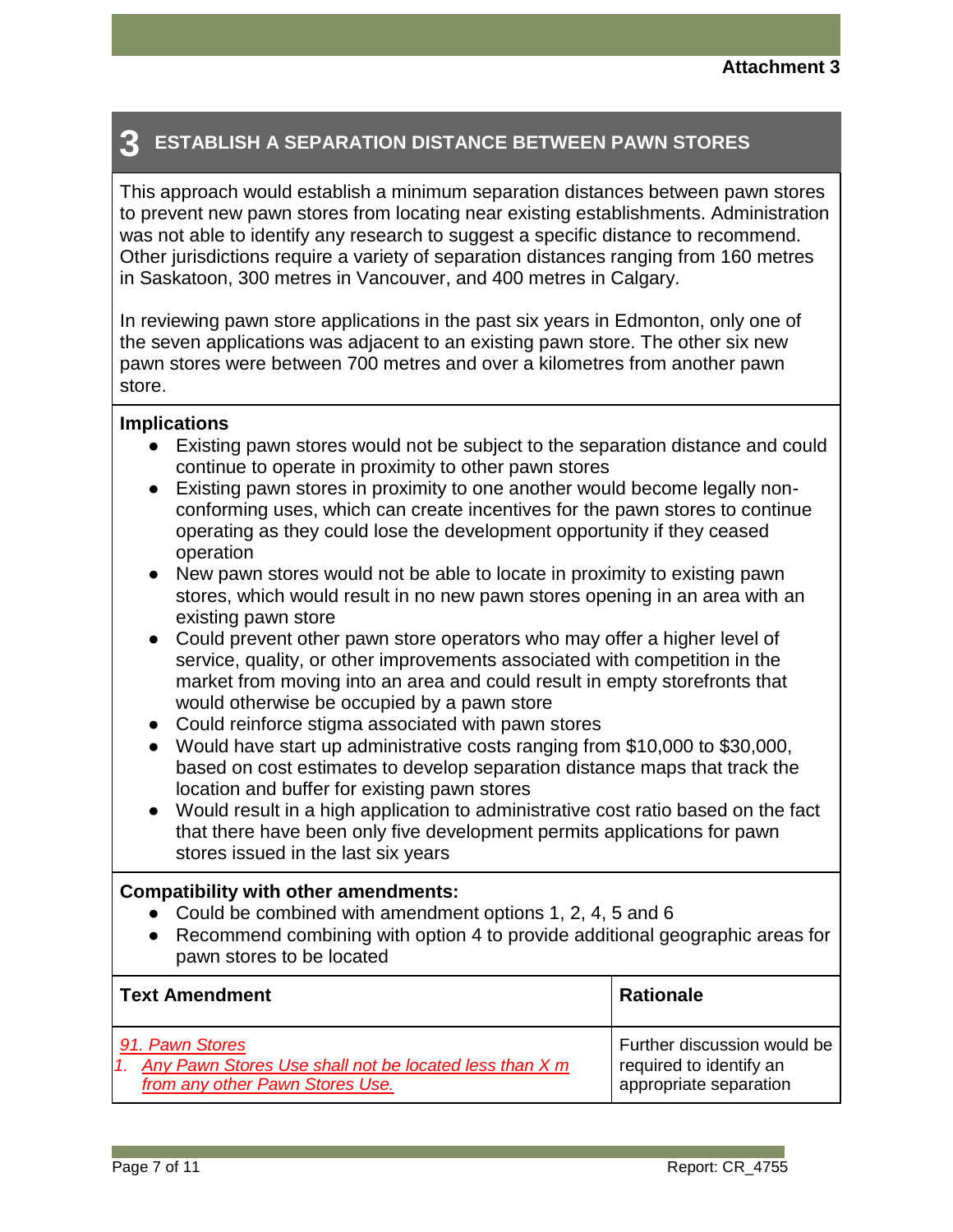| For the purposes of this Section, the X m separation<br>distance shall be measured from the closest point of the<br>Pawn Stores Use to the closest point of any other approved<br><b>Pawn Stores Use.</b>                                                                                                                                                                                                                       | distance.<br>The text of the proposed<br>amendment will also need<br>to be revised, if combined<br>with Option 1, to delete the<br>word 'Use', as Pawn Stores<br>would no longer be a Use,<br>and instead would be a<br>defined term. |  |  |
|---------------------------------------------------------------------------------------------------------------------------------------------------------------------------------------------------------------------------------------------------------------------------------------------------------------------------------------------------------------------------------------------------------------------------------|---------------------------------------------------------------------------------------------------------------------------------------------------------------------------------------------------------------------------------------|--|--|
| ALLOW PAWN STORES IN ADDITIONAL ZONES<br><b>AL</b>                                                                                                                                                                                                                                                                                                                                                                              |                                                                                                                                                                                                                                       |  |  |
| This approach would keep pawn stores as a defined use in Zoning Bylaw 12800, but<br>would include this use as either permitted or discretionary in more zones than it is<br>currently allowed.                                                                                                                                                                                                                                  |                                                                                                                                                                                                                                       |  |  |
| <b>Implications</b><br>Would reduce the zoning constraints that may contribute to new pawn stores<br>locating in similar areas to existing ones<br>Would be consistent with supporting more dispersed pawn store locations<br>$\bullet$<br>Would partially reduce stigma by allowing pawn stores the same opportunities<br>$\bullet$<br>as other similar uses, though would continue to signal pawn stores as a distinct<br>use |                                                                                                                                                                                                                                       |  |  |
| <b>Compatibility with other amendments:</b><br>Could be undertaken in conjunction with options 2, 3, 5, and 6<br>Would not be compatible with amendment option 1 as pawn stores would need<br>to remain a listed use, rather than a defined term                                                                                                                                                                                |                                                                                                                                                                                                                                       |  |  |
| <b>Text Amendment</b>                                                                                                                                                                                                                                                                                                                                                                                                           | <b>Rationale</b>                                                                                                                                                                                                                      |  |  |
| Add pawn stores as a permitted or discretionary use in the<br>following zones:<br>(BLMR) Blatchford Low to Medium Rise Residential<br>(BMR) Blatchford Medium Rise Residential<br>(CNC) Neighbourhood Convenience Commercial<br>(CSC) Shopping Centre Zone<br>(CHY) Highway Corridor Zone<br>(CO) Commercial Office Zone<br>(CMU) Commercial Mixed Use                                                                          | These are zones where<br>secondhand stores and<br>general retail uses are<br>currently located.                                                                                                                                       |  |  |
| <b>REQUIRE NOTIFICATION FOR ALL NEW PAWN STORES</b>                                                                                                                                                                                                                                                                                                                                                                             |                                                                                                                                                                                                                                       |  |  |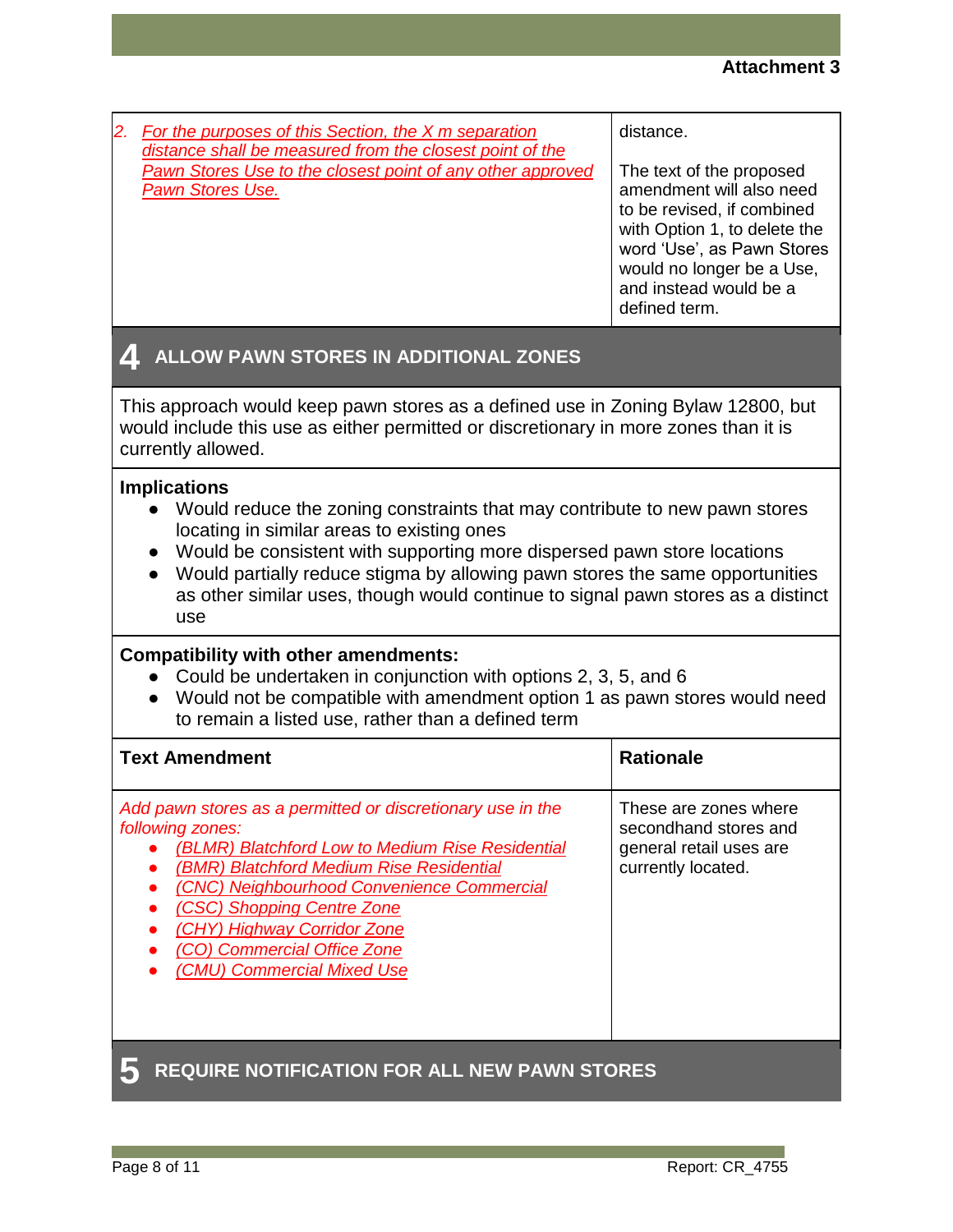There are a limited number of areas in the Secondhand Store and Pawn Store Overlay that currently require notification of a pawn store application to be given to surrounding property owners and tenants, as well as Community Leagues and Business Improvement Areas, 21 days in advance of the Development Officer rendering a decision. This approach would expand the existing notification requirements to all pawn store applications across Edmonton.

### **Implications:**

- Surrounding property owners, Community Leagues and Business Improvement Areas would receive notice of development permit applications for pawn stores
- Would allow those in the area to contact the Development Officer and provide comments related to the potential land use impacts of a proposed pawn store, which could be used by the Development Officer when making a decision on the development permit application
- Analysis of responses to past circulations for all development types have indicated a low response rate to these notices, and very often comments were not related to land use impacts that the Development Officer could consider in their decision
- Land use impacts associated with pawn stores have not been identified or upheld at the Subdivision and Development Appeal Board, which means that notifications may only serve to create frustration and uncertainty for members of the surrounding community
- Will add additional time and complexity to the development permit application process, working against streamlined and efficient processes. It would also duplicate notices when the use is discretionary or has any variances
- Would have additional costs to create maps and automated processes for pawn store notifications and in staff time

### **Compatibility with other amendments:**

- Could be combined with amendment options 1, 2, 3 and 4
- Would be compatible with option 6 as the notification provisions of the Secondhand Stores and Pawn Stores Overlay would now be redundant

| <b>Text Amendment</b>                                                                                                                                                                                                                                                                                                                                                                                                                                                                                                                                                           | <b>Rationale</b>                                                                                                                                                                                                    |
|---------------------------------------------------------------------------------------------------------------------------------------------------------------------------------------------------------------------------------------------------------------------------------------------------------------------------------------------------------------------------------------------------------------------------------------------------------------------------------------------------------------------------------------------------------------------------------|---------------------------------------------------------------------------------------------------------------------------------------------------------------------------------------------------------------------|
| 91. Pawn Stores<br>When the Development Officer receives a Development<br><b>Permit application for Pawn Stores and the Use is</b><br>Discretionary in the underlying Zone:<br>the Development Officer shall send notice to the<br>a.<br>municipal address and assessed owners of land wholly<br>or partly located within a distance of 60.0 m of the Site<br>of the proposed development, and the President of each<br>affected Community League and the Executive Director<br>of each Business Improvement Area Association<br>operating within the distance described above; | The notification<br>requirements that currently<br>exist in the Secondhand<br>Store and Pawn Store<br>Overlay would be added to<br>special land use provisions<br>and would be required for<br>all new pawn stores. |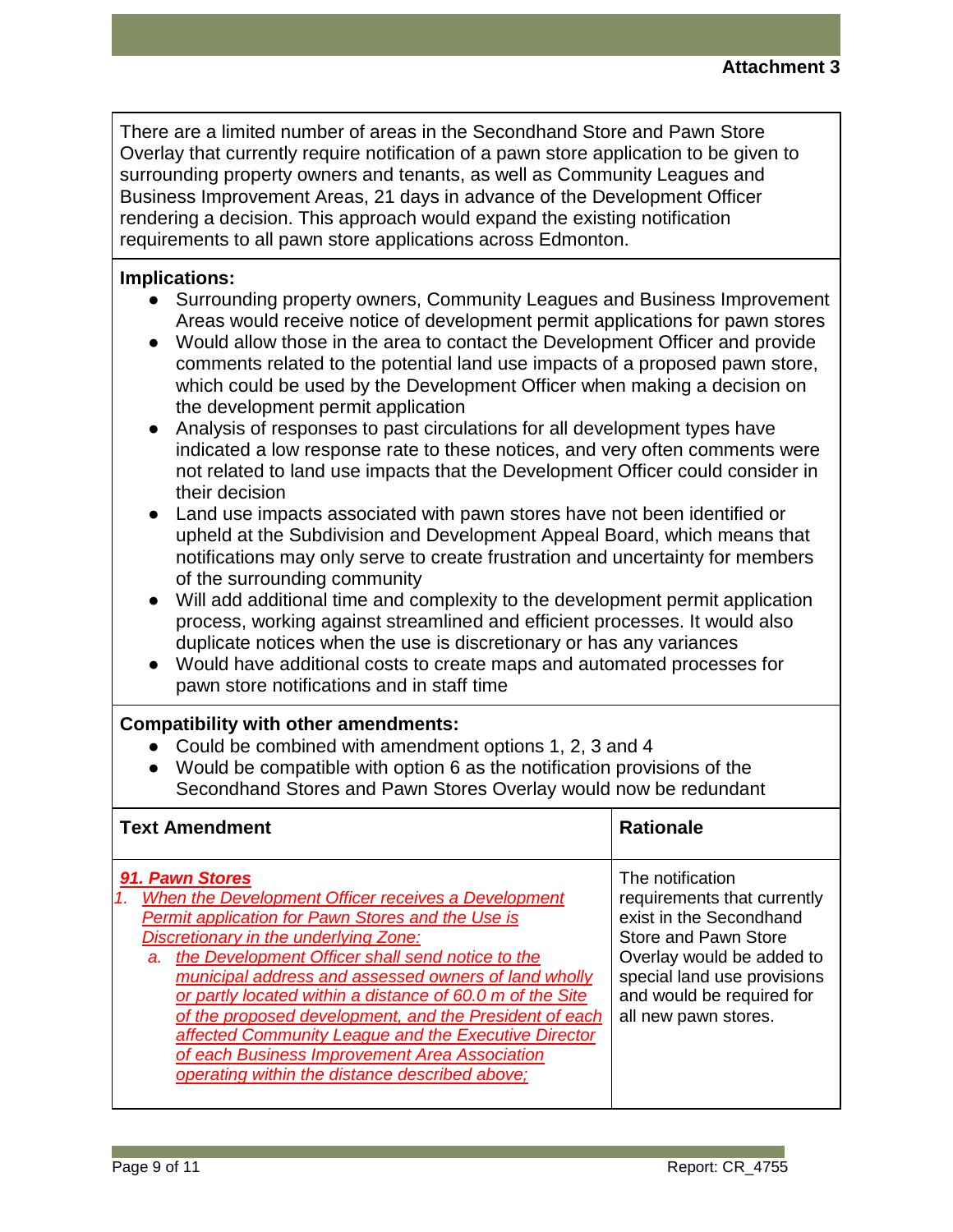| b. | the Development Officer shall not render a decision on |
|----|--------------------------------------------------------|
|    | the Development Permit application until 21 days after |
|    | notice has been sent, unless the Development Officer   |
|    | receives confirmation from all specified recipients of |
|    | receipt of the circulation; and                        |
|    |                                                        |

*c. the Development Officer shall consider any comments directly related to the proposed Use.*

### **6 REMOVE NOTIFICATION REQUIREMENTS**

The Secondhand Stores and Pawn Stores Overlay currently applies along portions of 118 Avenue, 111 Avenue, and a number of interspersed commercial properties between these avenues. The Overlay requires that all property owners, Community Leagues, and Business Improvement Areas are provided with 21 days to submit comments prior to the Development Officer rendering a decision.

This approach would remove this overlay based on the rationale that these processes have not resulted in the identification of land use impacts that could inform the Development Officers decision and have not been recognized at the Subdivision and Development Appeal Board.

### **Implications**

- New pawn stores and secondhand stores locating within the existing Overlay area would no longer have different notification requirements compared to other pawn stores located across the city
- Any instances of pawn stores being a discretionary use or variances to regulations would continue to result in notification for nearby landowners, Community Leagues and Business Improvement Areas
- Would not address the desire Administration heard from some community members and businesses for advanced notifice of new pawn store applications
- Would address some frustrations experienced when community members were unable to influence decisions after receiving notification
- Would reduce administrative resources and streamline application processes.

### **Compatibility with other amendments**

- Could be combined with amendment options 1, 2, 3 and 4
- The removal of the Overlay could be compatible with option 5 as it would avoid duplication of notification requirements

| <b>Text Amendment</b>                         | <b>Rationale</b>                                         |
|-----------------------------------------------|----------------------------------------------------------|
| 818 Secondhand Stores And Pawn Stores Overlay | The purpose of the Overlay<br>is provide notification to |